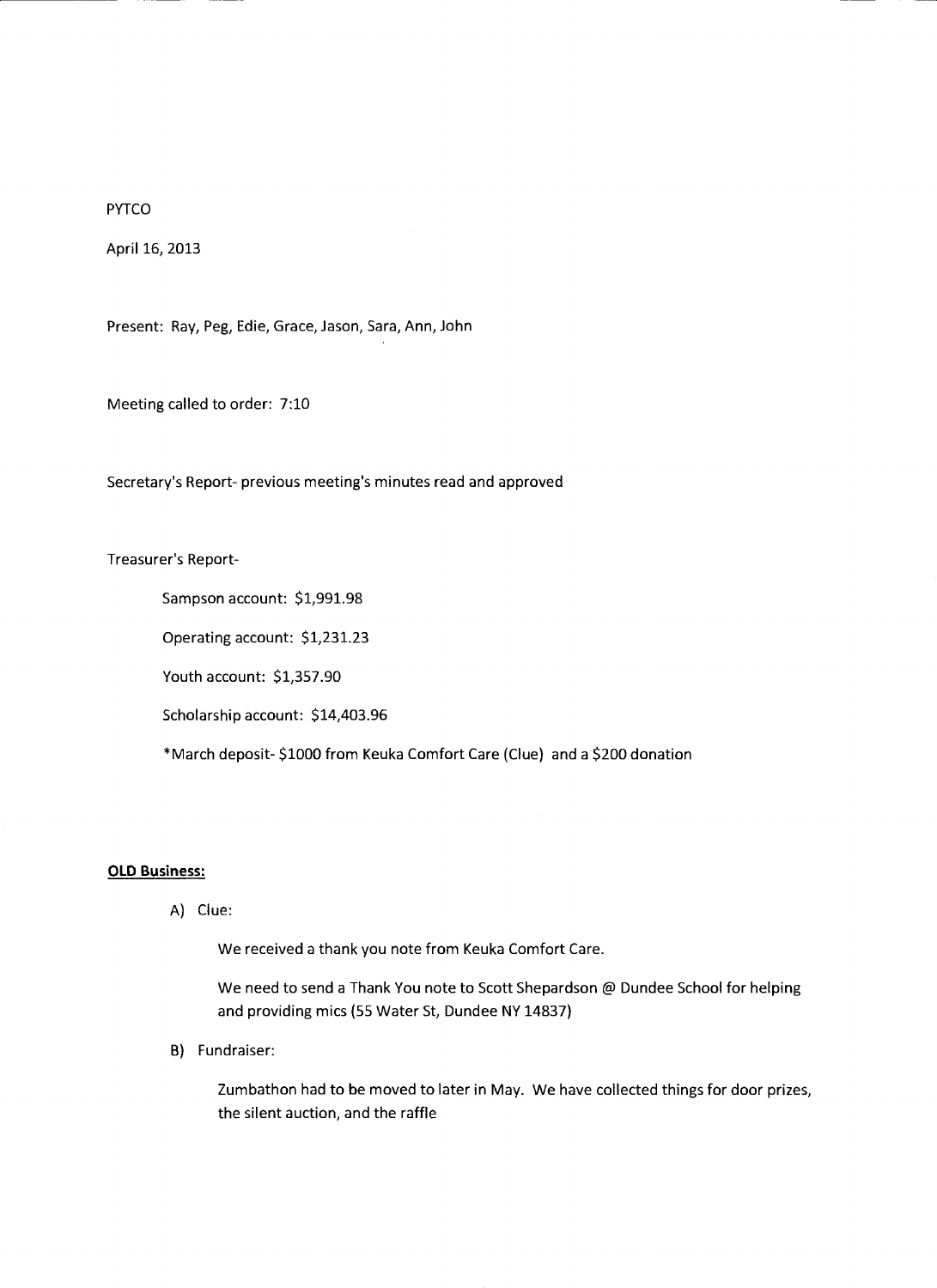C) Shakespeare Workshops:

John needs to talk with Doug Richards regarding "readings"

D) Open Doors at Sampson:

May 18<sup>th</sup> and 19<sup>th</sup> 9:30-Noon

May  $26^{th}$  and  $27^{th}$ 

June 8<sup>th</sup> and 9<sup>th</sup> (Shane and Jason- combat)

E) Food Trailer:

We are hoping to have the trailer out for Cruising Night (June  $14<sup>th</sup>$ ). We will need people to run it

- F) We need to send Brian Cerow \$500 for Pirates- write check as a donation
- G) Auditions for Sweeney Todd-John is waiting for written conformation before he officially puts dates out.
- H) Ohio Trip-

Trip to see theatres is still in the works. Once we get details we will get the info out to all interested.

## **NEW BUSINESS:**

A) Files/Music:

Peg is cleaning out all of her music and files from her house and is donating to PYTCO. We will put it into the office space in the trailer.

B) BINGO:

Ann spoke with Beth Taylor about the BINGO stuff. Beth will look for it. Ray also found BINGO software for \$29.